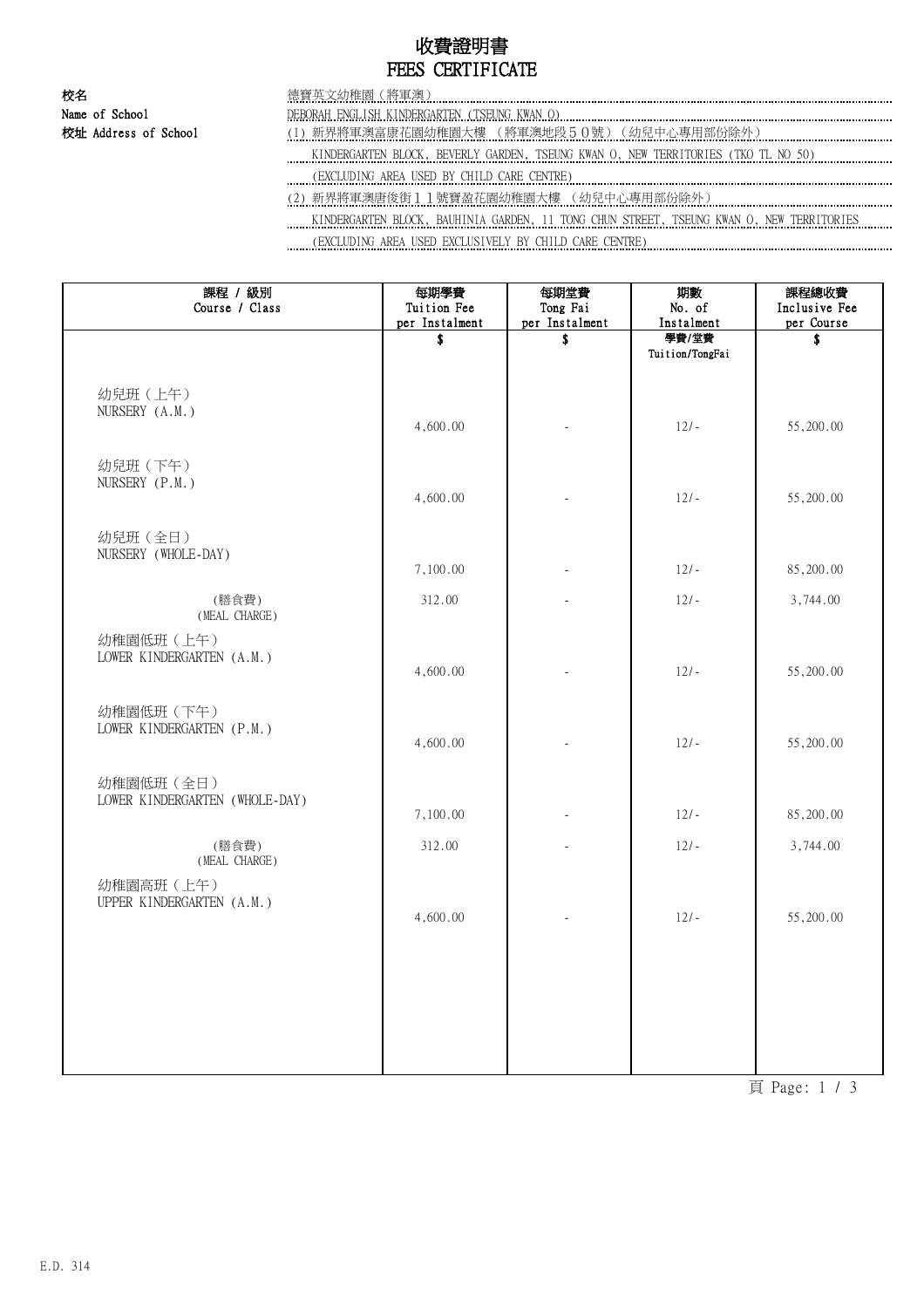## 收費證明書 FEES CERTIFICATE

| 校名                   | 〔將軍澳〕<br>德寶英文幼稚園(                                                                             |
|----------------------|-----------------------------------------------------------------------------------------------|
| Name of School       | DEBORAH ENGLISH KINDERGARTEN (TSEUNG KWAN O)                                                  |
| 校址 Address of School | (1) 新界將軍澳富康花園幼稚園大樓 (將軍澳地段50號) (幼兒中心專用部份除外)                                                    |
|                      | KINDERGARTEN BLOCK, BEVERLY GARDEN, TSEUNG KWAN O, NEW TERRITORIES (TKO TL NO 50)             |
|                      | (EXCLUDING AREA USED BY CHILD CARE CENTRE)                                                    |
|                      | (2)新界將軍澳唐俊街11號寶盈花園幼稚園大樓 (幼兒中心專用部份除外)                                                          |
|                      | VINDEDCARTEN DIACY – DAULUNIA CADDEN – 11 TANC CULIN CEREET – TOEUNG VWAN A – NEW TERRITORIEC |

 KINDERGARTEN BLOCK, BAUHINIA GARDEN, 11 TONG CHUN STREET, TSEUNG KWAN O, NEW TERRITORIES (EXCLUDING AREA USED EXCLUSIVELY BY CHILD CARE CENTRE)

| 課程 / 級別<br>Course / Class                                   | 每期學費<br>Tuition Fee<br>per Instalment | 每期堂費<br>Tong Fai<br>per Instalment | 期數<br>No. of<br>Instalment | 課程總收費<br>Inclusive Fee<br>per Course |
|-------------------------------------------------------------|---------------------------------------|------------------------------------|----------------------------|--------------------------------------|
|                                                             | \$                                    | S                                  | 學費/堂費                      | S                                    |
| 幼稚園高班 (下午)<br>UPPER KINDERGARTEN (P.M.)                     | 4,600.00                              |                                    | Tuition/TongFai<br>$12/-$  | 55,200.00                            |
| 幼稚園高班 (全日)<br>UPPER KINDERGARTEN (WHOLE-DAY)                | 7,100.00                              |                                    | $12/-$                     | 85,200.00                            |
| (膳食費)<br>(MEAL CHARGE)                                      | 312.00                                |                                    | $12/-$                     | 3,744.00                             |
| 幼兒班(上午)(非本地課程)<br>NURSERY (A.M.) (NON-LOCAL)                | 5,900.00                              |                                    | $12/-$                     | 70,800.00                            |
| 幼兒班(下午)(非本地課程)<br>NURSERY (P.M.) (NON-LOCAL)                | 5,900.00                              |                                    | $12/-$                     | 70,800.00                            |
| 幼稚園低班(上午)(非本地課程)<br>LOWER KINDERGARTEN (A.M.) (NON-LOCAL)   | 5,900.00                              |                                    | $12/-$                     | 70,800.00                            |
| 幼稚園低班 (下午) (非本地課程)<br>LOWER KINDERGARTEN (P.M.) (NON-LOCAL) | 5,900.00                              |                                    | $12/-$                     | 70,800.00                            |
| 幼稚園高班 (上午) (非本地課程)<br>UPPER KINDERGARTEN (A.M.) (NON-LOCAL) | 5,900.00                              |                                    | $12/-$                     | 70,800.00                            |
| 幼稚園高班 (下午) (非本地課程)<br>UPPER KINDERGARTEN (P.M.) (NON-LOCAL) | 5,900.00                              |                                    | $12/-$                     | 70,800.00                            |
|                                                             |                                       |                                    |                            |                                      |
|                                                             |                                       |                                    |                            |                                      |

頁 Page: 2 / 3